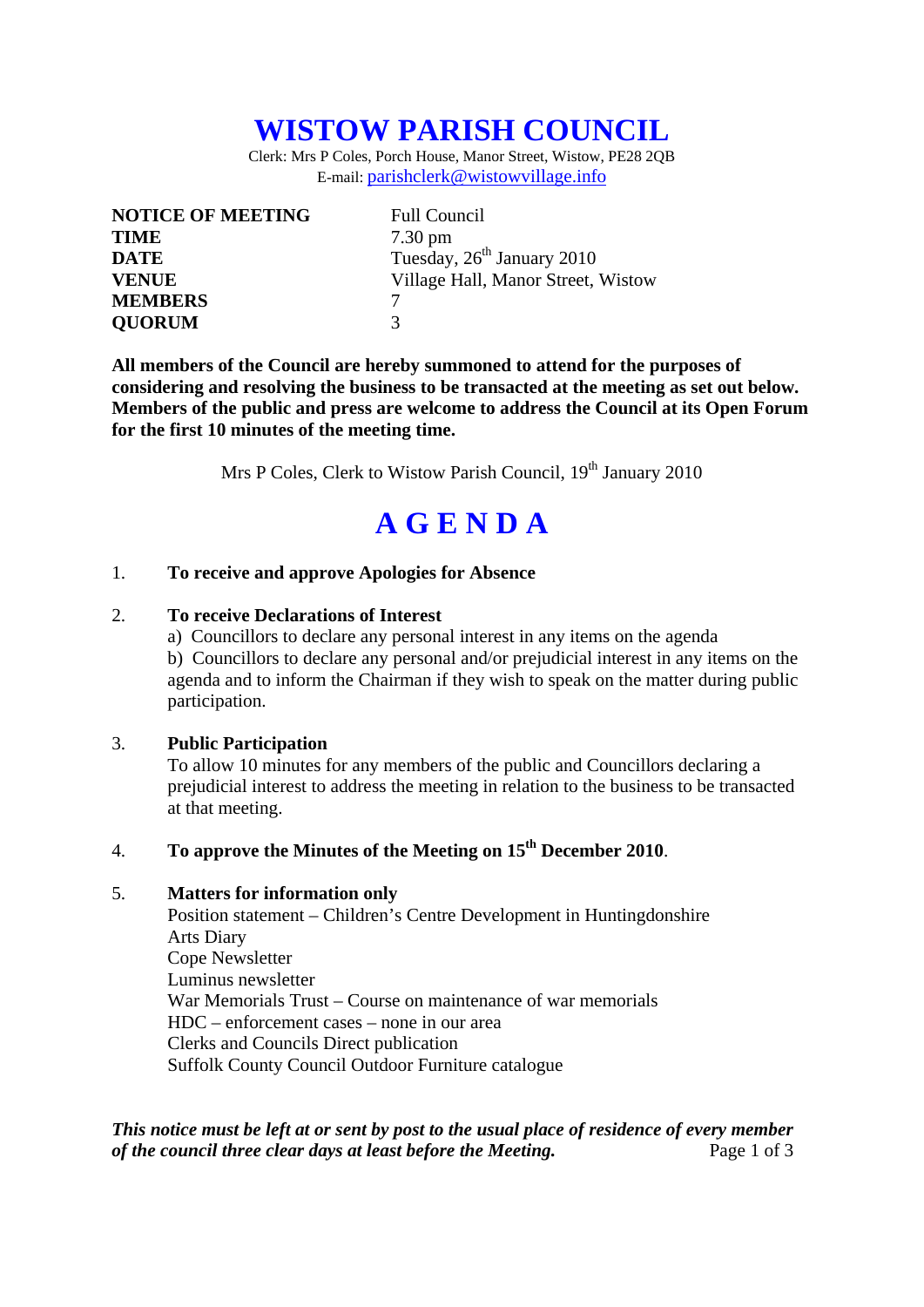#### Page 2

Flood Forum minutes Rural Services Network newsletter NALC Local Council Awards 2010 HDC Town and Parish Council Deposit Scheme Sustainable Communities Act Amendment Bill

#### 6. **Community Liaison Officer**

Any Police or Crime issues to be discussed? Report on Neighbourhood Forums on 19<sup>th</sup> January 2010

### 7. **To receive reports from County and District Councillors**

Mr V Lucas Mr P Bucknell Mr P Ward

#### 8. **Finance**

a) to approve the Financial Statement b) to approve payment of outstanding amounts : Mrs P Coles – November salary (rates as per minute no. 8e of the meeting dated the  $15/12/09$   $\qquad \qquad$  £238.62 c) to review cash flow and resolve anticipated issues

#### 9. **Correspondence**

Local Development Framework SHLAA Letter from Mr J Wadsworth concerning the Bridge Stagecoach Response CCC Consultation on Cambridgeshire's Third Local Transport Plan

#### 10. **To consider any Planning Applications received**  None received

#### 11. **Roles and Responsibilities of the Parish Clerk**

To clarify roles and responsibilities of the Parish Clerk and answer questions regarding other Officers of the Parish Council

#### 12. **Standing Orders**

To discuss and adopt Standing Orders and Financial Standing Orders

#### 13. **Salt Bins**

Following recent bout of severe weather to review number and location of salt bins

#### 14 **Parish Council Elections**

With elections in May, to discuss plan to advertise and recruit Parish Councillors

#### *This notice must be left at or sent by post to the usual place of residence of every member of the council three clear days at least before the Meeting***.** Page 2 of 3